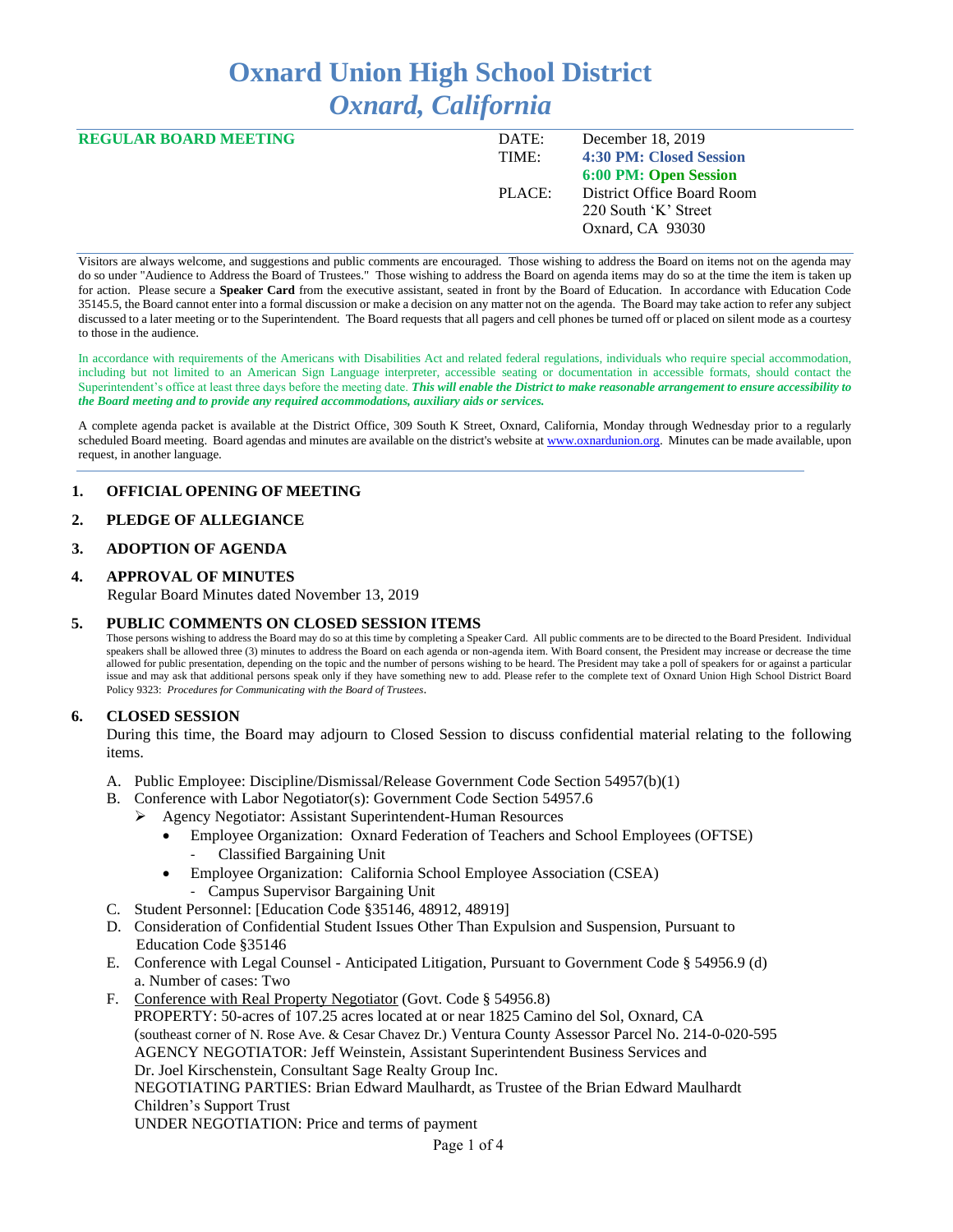## Board Meeting Agenda December 18, 2019

#### G. Conference with Real Property Negotiator (Govt. Code § 54956.8)

PROPERTY: Multiple District-owned parcels, including: (1) Bell Ranch Property, Assessor Parcel No. ("APN") 156-0-180-385, Camarillo, California; (2) South of Oxnard High School, APN 183-0-030-180; (3) District Office Campus, 220, 309, and 315 South K Street, Oxnard, CA, APNs 202-0-010-630 & -740; (4) Hueneme Road Adult School, 527 W Hueneme Road, Oxnard, CA, APN 222-0-082-625; (5) 280 and 300 Skyway Drive, Camarillo, CA, APN 230-0-130-105; and (6) 15 Stearman Street, Camarillo, CA, APN 230-0-130-115 AGENCY NEGOTIATOR: Jeff Weinstein, Assistant Superintendent Business Services and Dr. Joel Kirschenstein, Consultant Sage Realty Group Inc. NEGOTIATING PARTIES: To be determined UNDER NEGOTIATION: Price and terms of payment.

## **7. RECONVENE IN PUBLIC: REPORT ON CLOSED SESSION ACTION**

## **8. RECOGNITION**

- ➢ CIF Champions Pacifica High School Football
- ➢ Geo Bowl Winner Rio Mesa High School

## **9. ANNUAL ORGANIZATIONAL MEETING OF THE GOVERNING BOARD**

- A. Election of Officers 2020
- B. Appointment of Representation to Vote in Election for Members of the County Committee on School District Organization
- C. Appointment of Secretary to the Governing Board
- D. Approval of OUHSD Board Meeting Dates, 2020

## 10. **RECEPTION:** Oxnard Room

## **11. PUBLIC COMMENTS TO ADDRESS THE BOARD OF TRUSTEES**

Those persons wishing to address the Board may do so at this time by completing a Speaker Card. All public comments are to be directed to the Board President. Individual speakers shall be allowed three (3) minutes to address the Board on each agenda or non-agenda item. With Board consent, the President may increase or decrease the time allowed for public presentation, depending on the topic and the number of persons wishing to be heard. The President may take a poll of speakers for or against a particular issue and may ask that additional persons speak only if they have something new to add. Please refer to the complete text of Oxnard Union High School District Board Policy 9323: *Procedures for Communicating with the Board of Trustees.*

## **12. SUPERINTENDENT'S REPORT**

## **13. STUDENT REPRESENTATIVE TO THE BOARD – ANTHONY FARFAN**

## **14. CONSENT CALENDAR**

## **Business Services**

- **A.** Consideration of Approval of Donations, November 5 December 10, 2019
- **B.** Consideration of Approval of Purchase Orders, October 30 December 9, 2019
- **C.** Consideration of Approval for Contractor Jim Gill Flooring, Inc. for Removal and Replacement of Entry Flooring for Buildings E & F at Pacifica High School
- **D.** Consideration of Approval of Contract Award to G2K Construction, Inc. for Lobby Security Projects at Oxnard High School and Pacifica High School, Bid 606
- **E.** Consideration of Approval for Contractor Green Globe HVAC, Inc. for Removal and Replacement of Gym Building Outside Air Insect Screens at Pacifica High School
- **F.** Consideration of Approval of Contract Renewal with Ventura County Education Network (VCEdNet) for Internet Services
- **G.** Consideration of Approval for Contractor SoCal Bee Company, For Removal of Swallows Nests and New Installation of Netting at Oxnard and Pacifica High Schools for Multiple Buildings
- **H.** Consideration of Approval of Authorization of Signatures
- **I.** Consideration of Approval for Contractor NIC Partners, Inc., for Supply and Install of Additional Security Cameras for Oxnard High School
- **J.** Consideration of Approval for Contractor Sports Facilities Group, Inc., for Repair of Gym Bleachers for Pacifica High School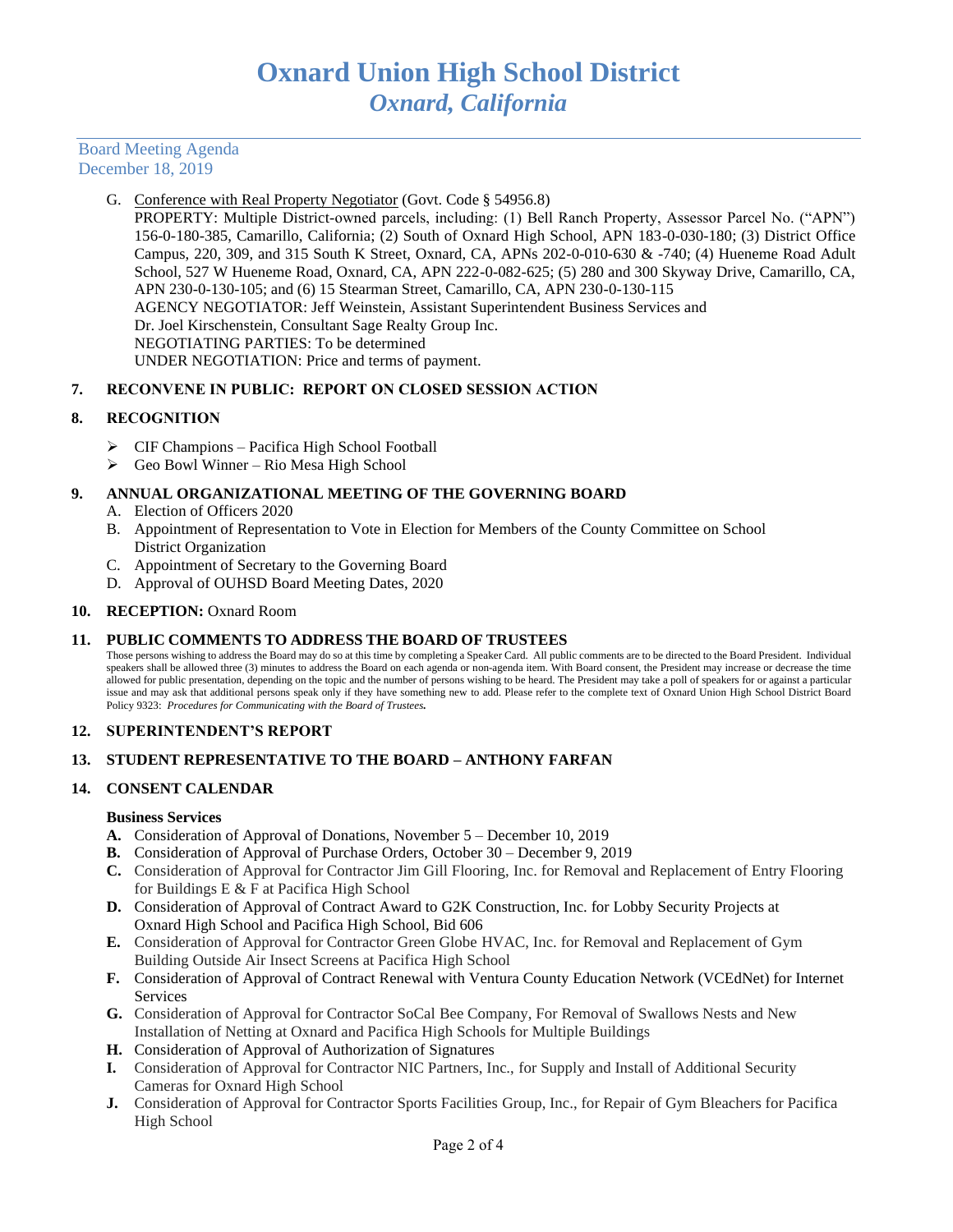#### Board Meeting Agenda December 18, 2019

- **K.** Consideration of Approval of Contract Change Order #2 to Indoor Environmental Systems for Complete HVAC Controls Replacement at Oxnard HS
- **L.** Consideration of Approval of Award to ABV Services for New Gymnasium Basketball Scoreboards at ACHS and PHS
- **M.** Consideration of Approval of Contract Award to Mark Hawkins for Project Inspector Services for Channel Islands HS Roof Framing Retrofit Project
- **N.** Consideration of Approval of Contract Award to Kiwitts General Building Contractor for Adding to and Reorganizing the School Resource Officer Offices at CIHS and HHS
- **O.** Consideration of Approval of Contract Award to DC Architects for Design Services to Install 4 Leased Relocatable Classrooms Each at ACHS and CIHS to Stage for Measure A Renovation Work
- **P.** Consideration of Approval of Contract Award to Mark Hawkins for Project Inspector Services for the HHS and PHS Playfields Projects
- **Q.** Consideration of Approval of Award to Daktronics for New Swimming Pool Scoreboards at OHS and RMHS
- **R.** Consideration of Approval of Addendum #2 to Earth Systems Geotechnical Engineering for Additional Civil Engineering Services at CIHS, RMHS, OHS and RCHS to Support the Playfields Renovation Design
- **S.** Consideration of Approval of Contract Award to DC Architects for Design Services to Install 7 Leased Relocatable Classrooms at OHS and 8 Leased Relocatable Classrooms at PHS to Stage for Measure A Renovation Work
- **T.** Consideration of Approval of Contract Change Order #1 to Indoor Environmental Systems for One Additional HVAC Unit Each at ACHS and RMHS
- **U.** Consideration of Approval of Award to Flewelling & Moody Architects to Provide Design Services for Career Technical Education Grant Applications for ACHS, CIHS and HHS
- **V.** Consideration of Approval of Contract Award to Flewelling & Moody Architects for Design Services to Provide Measure A HVAC and Associated Alterations at Rancho Campana HS
- **W.** Consideration of Approval of Contract Award to Little Diversified for Architectural Design Services for Updating the ACHS, CIHS, HHS, RMHS, OHS and PHS Stadium Sound Systems
- **X.** Consideration of Approval of Contract Award to Southern Bleacher for Bleacher Shop Drawings for the ACHS, HHS and RMHS Stadium Bleacher Replacements
- **Y.** Consideration of Approval of Contract Award to Little Diversified for Architectural Design Services for the Rio Mesa HS Stadium Bleachers
- **Z.** Consideration of Approval of Contract Award to Flewelling & Moody Architects for Design Services to Provide Measure A HVAC and Associated Alterations at Adolfo Camarillo HS
- **AA.** Consideration of Approval of Contract Award to Ohno Construction Company for Stadium Sitework at Hueneme High School, Bid 609
- **BB.** Consideration of Approval of Contract Award to Ohno Construction Company for Stadium Sitework at Pacifica High School, Bid 610
- **CC.** Consideration of Approval for Contractor Sports Facilities Group for Replacement of OHS Gym Divider Curtain
- **DD.** Consideration of Approval of Contract Award to Class Leasing to Lease Relocatable Classrooms for ACHS, CIHS and OHS

# **Educational Services**

- **EE.** Consideration of Approval of Non -Public Schools (NPS) Placements, According to the Students' IEP Teams and the Director of Special Education
- **FF.** Consideration of Renewal of Memorandum of Understanding with Ventura County Community College District for Dual Enrollment Non-CCAP